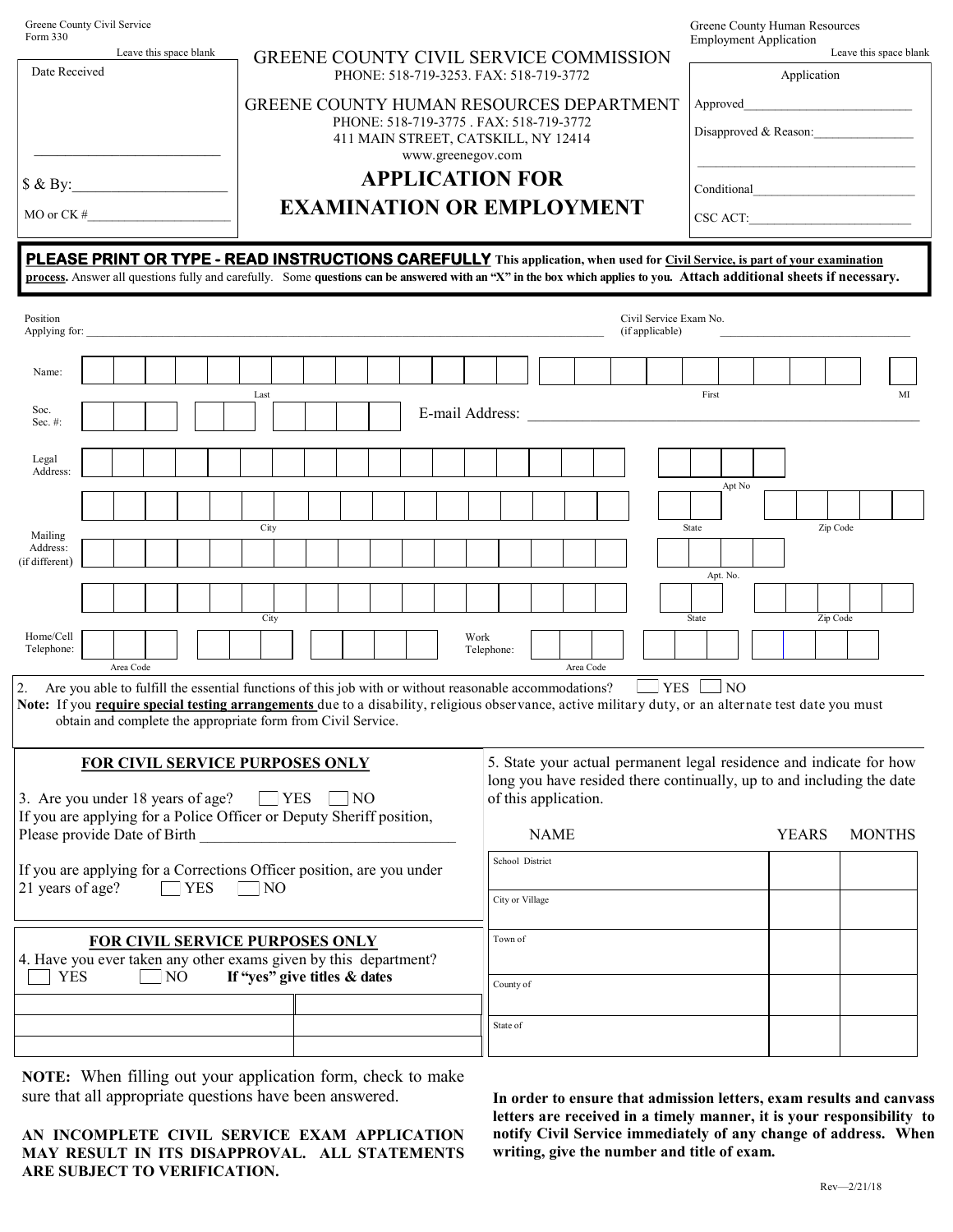| 6. Check appropriate box to the right of each question:<br>A. Were you ever dismissed or discharged from any<br>employment for reason other than lack of work or funds?<br>B. Did you ever resign from any employment rather than                                                                                                                                                                                                                                                                                                                                                                                            | <b>YES</b><br><b>YES</b> | NO<br>N <sub>O</sub> | 9. If, for this examination, you wish to claim additional credits as an honorable<br>discharged veteran, you must obtain an application from Gr. Co. Civil Service or<br>their website, for veterans credits and attach to this application, check the<br>appropriate box below and answer questions A-D below:<br>DISABLED WAR VETERAN                                                                                                                                                                                                                                                                                                                                                                                                                                    |
|------------------------------------------------------------------------------------------------------------------------------------------------------------------------------------------------------------------------------------------------------------------------------------------------------------------------------------------------------------------------------------------------------------------------------------------------------------------------------------------------------------------------------------------------------------------------------------------------------------------------------|--------------------------|----------------------|----------------------------------------------------------------------------------------------------------------------------------------------------------------------------------------------------------------------------------------------------------------------------------------------------------------------------------------------------------------------------------------------------------------------------------------------------------------------------------------------------------------------------------------------------------------------------------------------------------------------------------------------------------------------------------------------------------------------------------------------------------------------------|
| face dismissal?<br>C. Did you ever receive a dishonorable discharge from the                                                                                                                                                                                                                                                                                                                                                                                                                                                                                                                                                 | <b>YES</b>               | NO                   | NON-DISABLED WAR VETERAN                                                                                                                                                                                                                                                                                                                                                                                                                                                                                                                                                                                                                                                                                                                                                   |
| armed forces of the United States?<br>D. Except for minor traffic violations, have you ever been<br>convicted of a violation of the law? (A YES answer does<br>not necessarily preclude you from employment with Greene<br>County and/or a particular agency). You must disclose<br>violations, misdemeanors, and felony convictions including<br>all DWI and DWAI convictions. You should answer NO if<br>you have had a conviction sealed by a court, the offense<br>resulted in a youthful offender adjudication, or if it was<br>adjourned in contemplation of dismissal (ACOD) and the<br>adjournment period has ended. | <b>YES</b>               | NO                   | Answer questions A-D ONLY if you are claiming additional credits as a disabled or<br>non-disabled veteran for the examination (s) indicated on this application.<br>A. Have you ever served in the Armed Forces of the United<br>YES<br>NO<br>States? (The "Armed Force of the United States" means<br>the Army, Navy, Marine Corps, Air Force and Coast Guard,<br>including all components thereof and the National Guard<br>when in the service of the United States pursuant to call as<br>provided by Law on a full-time active duty basis other than<br>active duty for training purposes.)<br><b>YES</b><br>NO<br>B. If "YES" did you receive a DISHONORABLE discharge?<br>C. Did you serve in the Armed Forces of the United States<br><b>YES</b><br>N <sub>O</sub> |
| E. Have you ever forfeited bail bond posted to guarantee<br>your appearance in court to answer any criminal charge?<br>F. Are you now under charges for any crime?                                                                                                                                                                                                                                                                                                                                                                                                                                                           | <b>YES</b><br><b>YES</b> | NO<br>NO             | during any of the following periods?<br>- Dec. 7, 1941 to Dec. 31, 1946; June 27, 1950 to<br>Jan. 31, 1955; Feb. 28, 1961 to May 7, 1975; Persian<br>Gulf conflict Aug. 2, 1990 to the date upon which<br>such hostilities end.                                                                                                                                                                                                                                                                                                                                                                                                                                                                                                                                            |
| If you answered 'YES" to any of the questions above, give specifics<br>below or on an additional sheet. None of the above circumstances<br>represents an automatic bar to employment. Each case is considered<br>and evaluated on individual merits in relation to the duties and responsibilities<br>of the position for which you are applying.                                                                                                                                                                                                                                                                            |                          |                      | - U.S. Public Health Service: July 29, 1945 to Sept. 2,<br>1945 or June 26, 1950 to July 3, 1952.<br>- The armed Forces expeditionary medal, Navy<br>expeditionary medal or Marine Corps expeditionary<br>medal for: Hostilities in Lebanon: June 1, 1983 to Dec.<br>1, 1987; Hostilities in Grenada: Oct. 23, 1983 to Nov.<br>21, 1983; Hostilities in Panama: Dec. 20, 1989 to Jan.<br>31, 1990.<br>D. Since January 1, 1951, have you used additional credits<br><b>YES</b><br>NO<br>as a disabled or non-disabled veteran for appointment<br>to any position in the public employment of New York<br>State or any of its civil divisions? If yes, name agency that<br>established list:                                                                                |
| 7. Do you have a New York State Driver's License?                                                                                                                                                                                                                                                                                                                                                                                                                                                                                                                                                                            | <b>YES</b>               | N <sub>O</sub>       | Note: All claims and grants of veterans credits are tentative and must be verified<br>through inspection of discharge papers and other related documents, as necessary, prior<br>to the establishment of the eligible list. You will be advised as to which documents<br>must be produced by you for this verification. All statements you make in support of<br>your claim for additional credits are subject to investigation and substantiation by this<br>agency. In the event of subsequent disclosure of any material misstatement or fraud<br>in this claim, your appointment may be rescinded and you may be disqualified from<br>further appointment on which you have been granted additional credits as a result of<br>such material misstatement or fraud.     |
|                                                                                                                                                                                                                                                                                                                                                                                                                                                                                                                                                                                                                              |                          |                      |                                                                                                                                                                                                                                                                                                                                                                                                                                                                                                                                                                                                                                                                                                                                                                            |
| 8. Cross-Filling: If you cross-file for an exam with more than one<br>civil service agency, you must notify each agency so that arrangements<br>can be made for you to take a single written test for all jurisdictions for                                                                                                                                                                                                                                                                                                                                                                                                  |                          |                      | 10. Are you an exempt volunteer firefighter?<br><b>YES</b><br>N <sub>O</sub>                                                                                                                                                                                                                                                                                                                                                                                                                                                                                                                                                                                                                                                                                               |
| which you apply. Please indicate the names of the jurisdictions where<br>other applications have been filed and the location where you wish to<br>take this test. Failure to notify each agency may result in disqualifica-<br>tion from one or more examinations in the series.                                                                                                                                                                                                                                                                                                                                             |                          |                      | 11. Are you legally authorized to work in the United<br><b>YES</b><br>N <sub>O</sub><br>States?<br>(Note: You will be required to produce proof of identity and<br>employment authorization at the time of hire.)                                                                                                                                                                                                                                                                                                                                                                                                                                                                                                                                                          |
|                                                                                                                                                                                                                                                                                                                                                                                                                                                                                                                                                                                                                              |                          |                      | GREENE COUNTY IS AN EQUAL OPPORTUNITY EMPLOYER                                                                                                                                                                                                                                                                                                                                                                                                                                                                                                                                                                                                                                                                                                                             |
|                                                                                                                                                                                                                                                                                                                                                                                                                                                                                                                                                                                                                              |                          |                      | IT IS THE POLICY OF GREENE COUNTY TO PROVIDE FOR AND PROMOTE<br>THE EQUAL OPPORTUNITY OF EMPLOYMENT, COMPENSATION AND OTH-<br>ER TERMS AND CONDITIONS OF EMPLOYMENT WITHOUT DISCRIMINA-<br>TION BECAUSE OF AGE, RACE, CREED, COLOR, NATIONAL ORIGIN, SEX,<br>DISABILITY, MARITAL STATUS, SEXUAL ORIENTATION, OR ANY OTHER<br>PROTECTED STATUS. ABSOLUTELY NOTHING IN THIS APPLICATION<br>FORM SHOULD BE VIEWED AS EXPRESSING, DIRECTLY OR INDIRECTLY,<br>ANY LIMITATION, SPECIFICATION, OR DISCRIMINATION OF ANY PRO-<br>TECTED CLASS.                                                                                                                                                                                                                                     |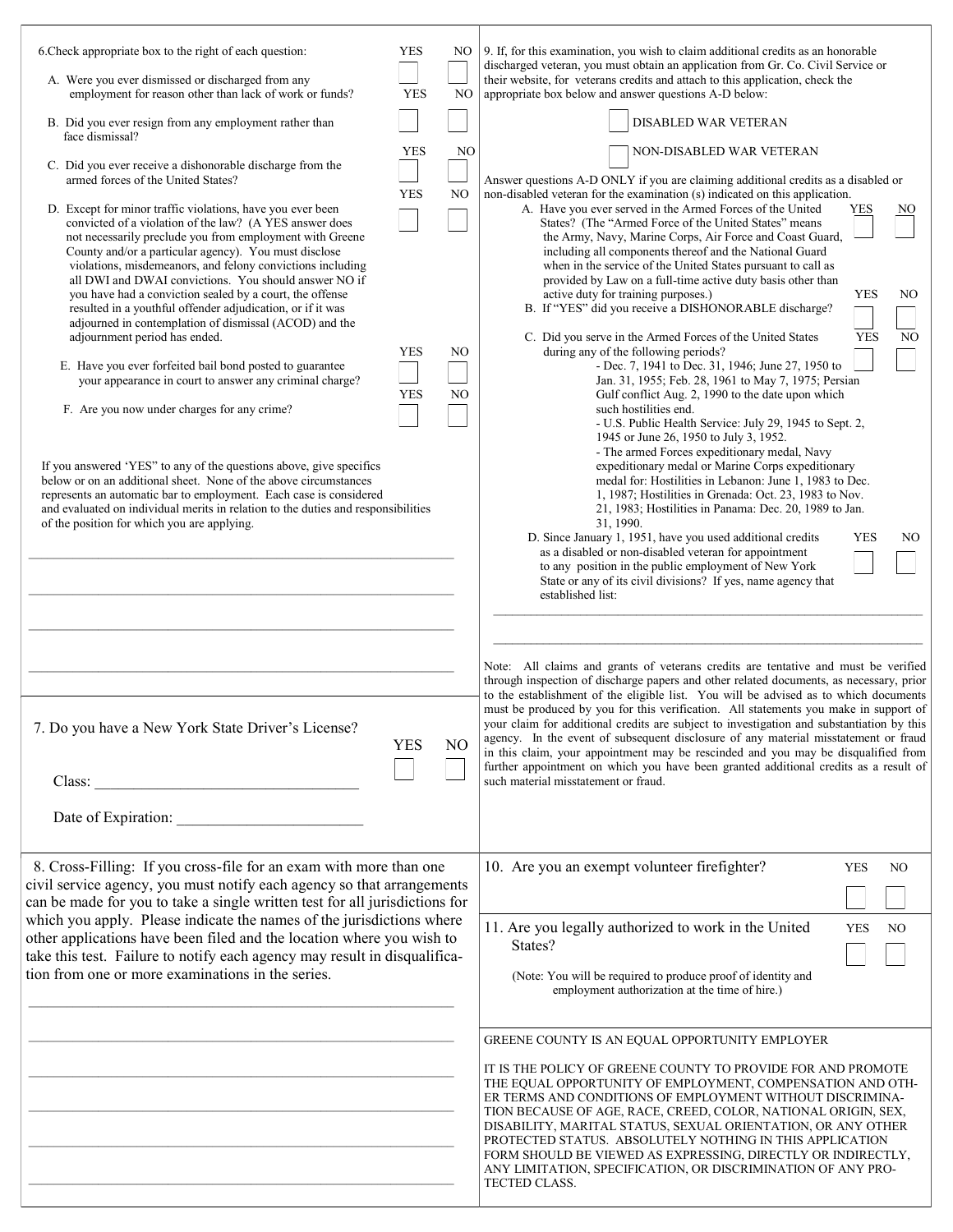## Please complete as fully as possible

NAME:

12. EDUCATION. If credit is claimed for a partially completed college curriculum or correspondence course, attach a list of courses and credit or semester hours completed. Indicate how many credit hours or courses are required for graduation. If required to indicate specific course work, do so on an attached sheet. Do NOT send transcript unless required by announcement.

| Have you graduated from high school? YES $\Box$ NO $\Box$ If Yes, Name and location of High School                |                                          |                                                    |                                 |       |                        |                     |                                    |                                 |                         |
|-------------------------------------------------------------------------------------------------------------------|------------------------------------------|----------------------------------------------------|---------------------------------|-------|------------------------|---------------------|------------------------------------|---------------------------------|-------------------------|
| If you have a high school equivalency diploma, indicate issuing Governmental Authority<br>Number<br>Date of Issue |                                          |                                                    |                                 |       |                        |                     |                                    |                                 |                         |
| College, University,<br>Professional or<br><b>Technical School</b>                                                | Name of School and City in which located | Date of Attendance<br>(Month & Year)<br>To<br>From | Day or $\vert$ Full or<br>Night | Part- | $#$ of vrs<br>credited | Did you<br>graduate | Type of Course or<br>Major Subject | $#$ of college<br>credits rec'd | Type of Degree<br>Rec'd |
|                                                                                                                   |                                          |                                                    |                                 |       |                        |                     |                                    |                                 |                         |
| Other Schools or Special<br>Courses                                                                               |                                          |                                                    |                                 |       |                        |                     |                                    |                                 |                         |
|                                                                                                                   |                                          |                                                    |                                 |       |                        |                     |                                    |                                 |                         |

13. LICENSES. If a license, certificate or other authorization to practice a trade or profession is a requirement for this position to which you are applying, complete the following question. If not currently licensed, check this box  $\Box$ 

| Name of Trade or Profession | License Number            | Granted by (licensing agency) | City or State of |
|-----------------------------|---------------------------|-------------------------------|------------------|
| Specialty                   | Date License First Issued | Registered From (Mo./Yr.)     | To:(Mo./Yr.)     |

14. **EXPERIENCE**: **Begin with the most recent employment. List all employment or military service that shows you meet the minimum qualifications for the examination. Omissions or vagueness will not be interpreted in your favor. You are responsible for an accurate and clear description of your experience. You may include a resume but do not substitute a resume. Under "DUTIES" describe in detail the nature of work which you personally performed. If you supervised, state how many people and the nature of such supervision. ALL EXPERIENCE IS CONSIDERED FULL-TIME unless specified in the minimum qualifications or on the exam announcement. Verified and documented volunteer experience, paid internship and education will only be credited when specifically stated in the minimum qualifications or on the examination announcement. Unpaid internship does not qualify. If more space is needed, attach 8 1/2 x 11 sheets of paper. Sheets must contain all information as requested on this form. (E.g. number of hours worked per week, dates (month & year) of employment & etc…)**

| Length of Employment<br>From<br>To<br>Mo. Yr. Mo. Yr.    | Firm Name       | Address | City and State |
|----------------------------------------------------------|-----------------|---------|----------------|
| Name of Your Supervisor                                  | Describe Duties |         |                |
| No. of hours worked per week______<br>Reason for Leaving |                 |         |                |
| Length of Employment<br>From To<br>Mo. Yr. Mo. Yr.       | Firm Name       | Address | City and State |
| Name of Your Supervisor                                  | Describe Duties |         |                |
| No. of hours worked per week<br>Reason for Leaving       |                 |         |                |